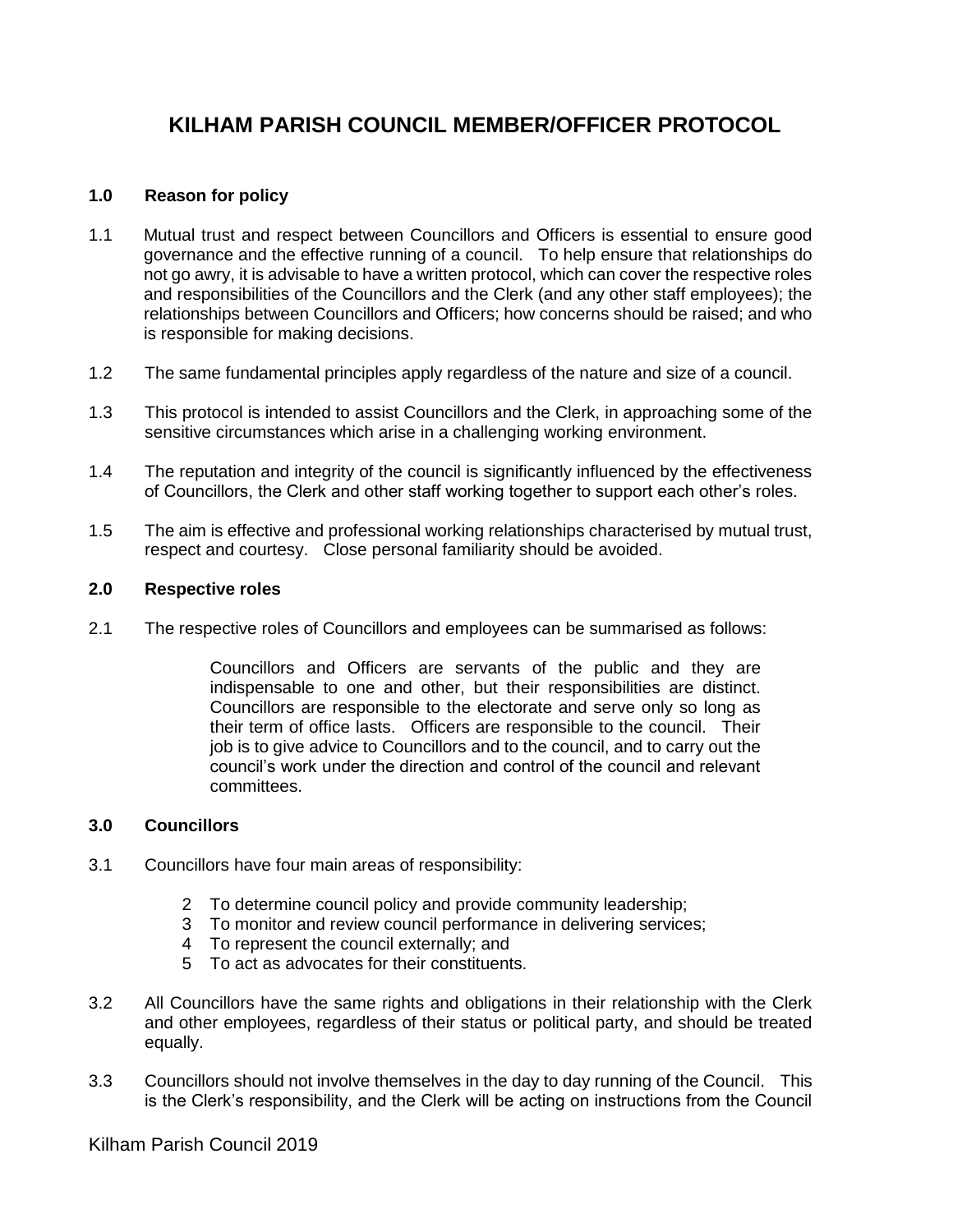or its Committees, within an agreed job description.

3.4 Committee Chairs and Vice-Chairs have additional responsibilities. These responsibilities mean that their relationships with employees may be different and more complex than those of other Councillors. However, they must still respect the impartiality of Officers and must not ask them to undertake work of a party political nature, or to do anything which would prejudice their impartiality.

### **4.0 Officers**

- 4.1 The role of Officers is to give advice and information to Councillors and to implement the policies determined by the Council.
- 4.2 In giving such advice to Councillors, and in preparing and presenting reports, it is the responsibility of the Officer to express his/her own professional views and recommendations. An Officer may report the views of individual Councillors on an issue, but the recommendation should be the Officer's own. If a Councillor wishes to express a contrary view they should not pressurise the officer to make a recommendation contrary to the officer's professional view, nor victimise an officer for discharging his/her responsibilities.

### **5.0 Respective expectations**

5.1 All Councillors can expect:

a commitment from Officers to the Council as a whole, and not to any individual Councillor, group of Councillor's or political group;

a working partnership;

Officers to understand and support respective roles, workloads and pressures;

A timely response from Officers to enquiries and complaints;

Officer's professional advice, not influenced by political views or personal preferences;

regular, up to date, information on matters that can reasonably be considered appropriate and relevant to their needs, having regard to any individual responsibilities or positions that they hold;

Officers to be aware of and sensitive to the public and political environment locally; Respect, courtesy, integrity and appropriate confidentiality from Officers;

training and development opportunities to help them carry out their role effectively; not to have personal issues raised with them by Officers outside the council's agreed procedures;

that Officers will not use their contact with Councillors to advance their personal interests or to influence decisions improperly;

that Officers will at all times comply with the relevant code of conduct.

## 5.2 Officers can expect from Councillors:

a working partnership; an understanding of, and support for, respective roles, workloads and pressures; leadership and direction; respect, courtesy, integrity and appropriate confidentiality; not to be bullied or to be put under undue pressure;

Kilham Parish Council 2019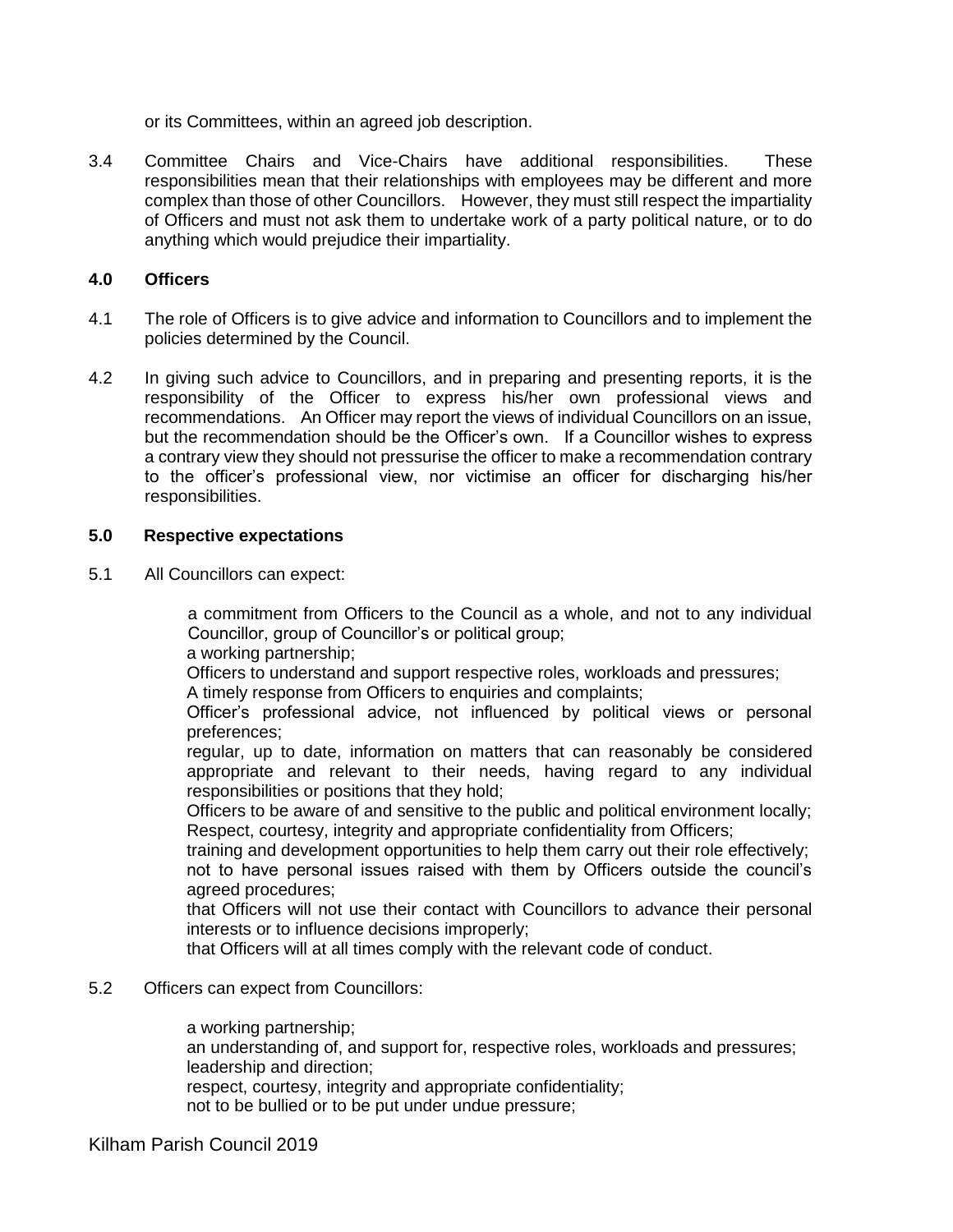that Councillors will not use their position or relationship with officers to advance their personal interests or those of others or to influence decisions improperly; that Councillors will at all times comply with the council's adopted Code of Conduct.

#### 5.3 Some General Principles:

Close personal relationships between Councillors and Officers can confuse their separate roles and get in the way of the proper conduct of Council business, not least by creating a perception in others that a particular Councillor or Officer is getting preferential treatment.

Special relationships with particular individuals or party political groups should be avoided as it can create suspicion that an employee favours that Councillor or political group above others.

### **6.0 Political Groups**

- 6.1 The operation of political groups is becoming more of a feature within parish councils. Councillors are elected to serve their community and should ensure that is the guiding principal by which decisions are made. Party politics within a parish or town council can pose particular difficulties for employees in terms accountability. The council remains the employer and staff, via the management structure, are answerable to the council as a whole.
- 6.2 Party political groups have no power to require the Clerk or any other employee to attend group meetings or to prepare written reports for them, and employees can legitimately refuse to do so. The Clerk and other Officers are responsible to the council as a whole and should not take action under instructions from any individual Councillor, even if he/she has been styled as 'Leader' of the Council.
- 6.3 If your council has adopted party political groupings, the Clerk should ensure that any reports or advice offered to a political group are statements of relevant facts, with an appraisal of options and do not deal with the political implications of the matter or options, or make any recommendations. It is not the Clerk's role to make recommendations to a political group.
- 6.4 If a report is prepared for one political group, the Clerk should advise all other political groups that the report has been prepared, or that advice was given.
- 6.5 Any Clerk needing advice or guidance on matters relating to party groups or how to operate within a political environment, can seek advice form the County Association.

## **7.0 Problem areas**

- 7.1 From time to time the relationship between Councillors and the Clerk (or other employees) may break down or become strained. Whilst it is always preferable to resolve matters informally, through conciliation by an appropriate third party, it is important that the council adopts a formal grievance protocol or procedure.
- 7.2 The law requires all employers to have disciplinary and grievance procedures. Adopting a grievance procedure enables individual employees to raise concerns, problems or complaints about their employment in an open and fair way if they cannot be resolved

Kilham Parish Council 2019